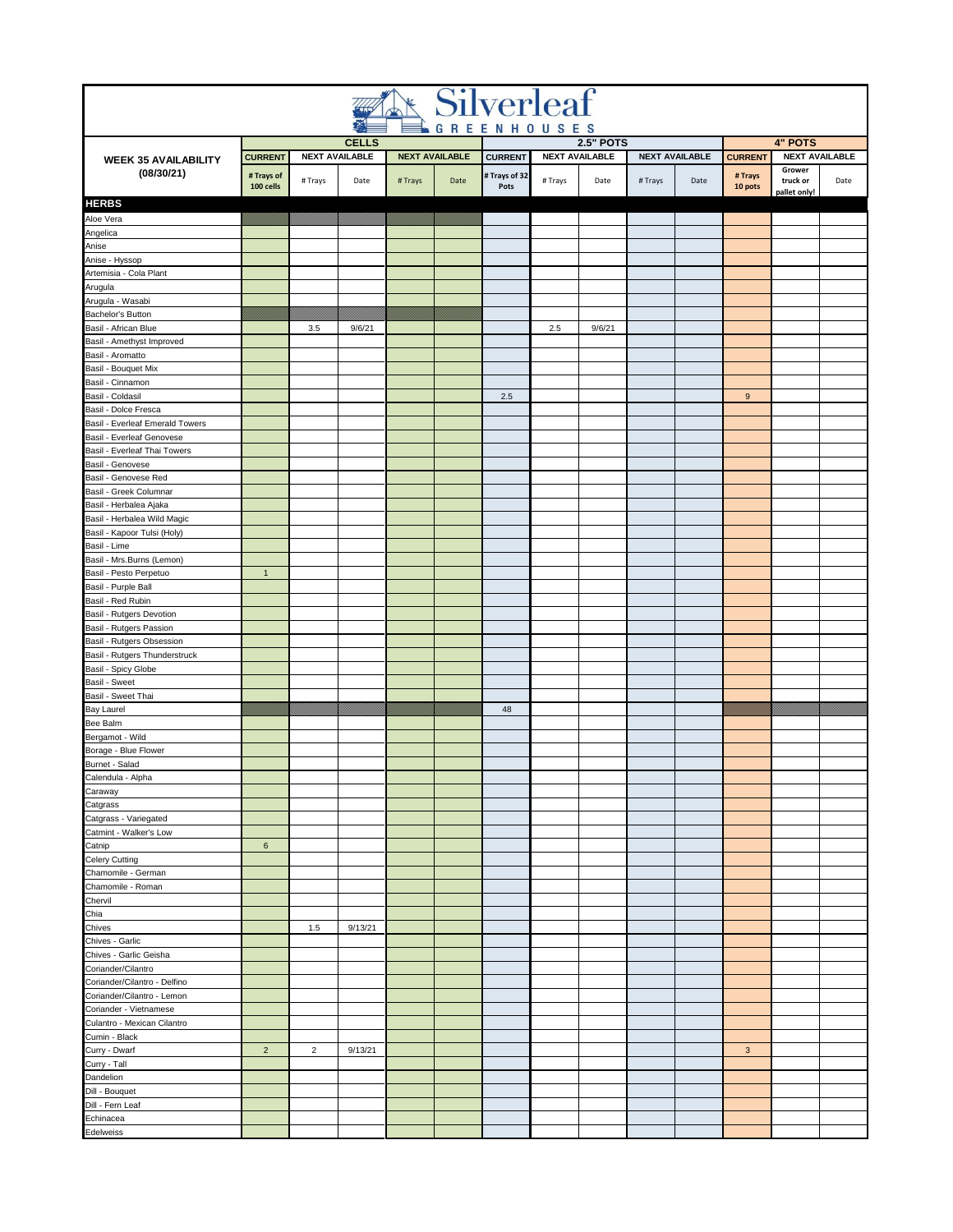| <b>WEEK 35 AVAILABILITY</b>           | <b>CURRENT</b>          | <b>NEXT AVAILABLE</b> |          | <b>NEXT AVAILABLE</b> |          | <b>CURRENT</b>        | <b>NEXT AVAILABLE</b> |          | <b>NEXT AVAILABLE</b> |      | <b>CURRENT</b><br><b>NEXT AVAILABLE</b> |                                    |      |
|---------------------------------------|-------------------------|-----------------------|----------|-----------------------|----------|-----------------------|-----------------------|----------|-----------------------|------|-----------------------------------------|------------------------------------|------|
| (08/30/21)                            | # Trays of<br>100 cells | # Trays               | Date     | #Trays                | Date     | # Trays of 32<br>Pots | # Trays               | Date     | # Trays               | Date | # Trays<br>10 pots                      | Grower<br>truck or<br>pallet only! | Date |
|                                       |                         |                       |          |                       |          |                       |                       |          |                       |      |                                         |                                    |      |
| Epazote<br>Eucalyptus - Silver Dollar |                         |                       |          |                       |          | $\overline{2}$        |                       |          |                       |      | $\overline{7}$                          |                                    |      |
| Fennel - Bronze                       |                         |                       |          |                       |          |                       |                       |          |                       |      |                                         |                                    |      |
| Fennel - Florence                     |                         |                       |          |                       |          |                       |                       |          |                       |      |                                         |                                    |      |
| Fennel - Green                        |                         |                       |          |                       |          |                       |                       |          |                       |      |                                         |                                    |      |
| Feverfew                              |                         |                       |          |                       |          |                       |                       |          |                       |      |                                         |                                    |      |
| Flax - Omega                          |                         |                       |          |                       |          |                       |                       |          |                       |      |                                         |                                    |      |
| Germander - Upright                   | 9                       | 5.5                   | 10/11/21 |                       |          |                       |                       |          |                       |      |                                         |                                    |      |
| Heliotrope - Fragrant Delight         |                         |                       |          |                       |          |                       |                       |          |                       |      |                                         |                                    |      |
| Horehound                             |                         |                       |          |                       |          |                       |                       |          |                       |      |                                         |                                    |      |
| Hummingbird Mint - Sunset Yellow      |                         |                       |          |                       |          |                       |                       |          |                       |      |                                         |                                    |      |
| Hyacinth Bean - Ruby Moon             |                         |                       |          |                       |          |                       |                       |          |                       |      |                                         |                                    |      |
| Hyssop - Blue Flower                  |                         |                       |          |                       |          |                       |                       |          |                       |      |                                         |                                    |      |
| Lavender - Anouk                      | 1.5                     |                       |          |                       |          |                       |                       |          |                       |      |                                         |                                    |      |
| avender - Anouk Deep Rose             |                         |                       |          |                       |          |                       |                       |          |                       |      |                                         |                                    |      |
| Lavender - Anouk Silver               | $\overline{4}$          |                       |          |                       |          |                       |                       |          |                       |      |                                         |                                    |      |
| avender - BeeZee 'Dark Blue'          |                         |                       |          |                       |          |                       |                       |          |                       |      | 54                                      |                                    |      |
| _avender - BeeZee 'Pink'              | $\mathbf{1}$            |                       |          |                       |          |                       |                       |          |                       |      | 12                                      |                                    |      |
| Lavender - BeeZee 'White'             |                         |                       |          |                       |          |                       |                       |          |                       |      | 23                                      |                                    |      |
| Lavender - Big Time Blue              | 5                       | 7.5                   | 9/20/21  |                       |          | 5.5                   |                       |          |                       |      | 9                                       |                                    |      |
| avender - Blue Spear                  |                         |                       |          |                       |          |                       |                       |          |                       |      |                                         |                                    |      |
| avender - Dilly Dilly                 | 10                      | 8.5                   | 9/20/21  | 12                    | 10/11/21 | 5.5                   |                       |          |                       |      | $\boldsymbol{9}$                        |                                    |      |
| avender - Edelweiss                   |                         |                       |          |                       |          |                       |                       |          |                       |      |                                         |                                    |      |
| avender - Ellagance Pink              |                         |                       |          |                       |          |                       |                       |          |                       |      |                                         |                                    |      |
| Lavender - Ellagance Purple           |                         |                       |          |                       |          |                       |                       |          |                       |      |                                         |                                    |      |
| Lavender - Ellagance Snow             |                         |                       |          |                       |          |                       |                       |          |                       |      |                                         |                                    |      |
| Lavender - French                     | 4.5                     |                       |          |                       |          |                       | 2                     | 9/6/21   |                       |      | 3                                       |                                    |      |
| avender - Goodwin Creek               | 12                      |                       |          |                       |          |                       | 2.5                   | 9/6/21   |                       |      |                                         |                                    |      |
| Lavender - Grosso                     | $\overline{4}$          | 8.5                   | 9/20/21  | 12                    | 10/11/21 | 5.5                   | 3.5                   | 10/11/21 |                       |      | 9                                       |                                    |      |
| Lavender - Hidcote Blue               | 13                      | 8.5                   | 9/20/21  |                       |          | $\overline{7}$        |                       |          |                       |      | $\boldsymbol{9}$                        |                                    |      |
| avender - Imperial Gem                |                         |                       |          |                       |          |                       |                       |          |                       |      |                                         |                                    |      |
| Lavender - Melissa Lilac              | 4.5                     |                       |          |                       |          |                       |                       |          |                       |      |                                         |                                    |      |
| _avender - Munstead                   | 20                      | 16                    | 9/27/21  |                       |          |                       | 10                    | 9/27/21  |                       |      |                                         |                                    |      |
| avender - Phenomenal                  |                         | 30                    | 10/11/21 |                       |          | 6.5                   |                       |          |                       |      | $\boldsymbol{9}$                        |                                    |      |
| avender - Pinnata                     |                         |                       |          |                       |          |                       |                       |          |                       |      |                                         |                                    |      |
| Lavender - Platinum Blonde            | $7.5$                   |                       |          |                       |          |                       |                       |          |                       |      |                                         |                                    |      |
| avender - Primavera                   | $\sqrt{5}$              |                       |          |                       |          |                       |                       |          |                       |      |                                         |                                    |      |
| Lavender - Provence                   | 8.5                     | 8                     | 9/20/21  |                       |          | 5.5                   | 3.5                   | 10/4/21  |                       |      | 9                                       |                                    |      |
| Lavender - Sensational                | 6                       | 8.5                   | 9/20/21  | 12                    | 10/11/21 |                       | 5.5                   | 9/6/21   |                       |      | $\boldsymbol{9}$                        |                                    |      |
| Lavender - Super Blue                 | 5.5                     | 8                     | 9/20/21  |                       |          | 5.5                   |                       |          |                       |      |                                         |                                    |      |
| _avender - Vera                       |                         |                       |          |                       |          |                       |                       |          |                       |      |                                         |                                    |      |
| Leek - King Richard                   |                         |                       |          |                       |          |                       |                       |          |                       |      |                                         |                                    |      |
| emon Balm                             | $\sqrt{5}$              |                       |          |                       |          |                       | 2.5                   | 9/6/21   |                       |      |                                         |                                    |      |
| emon Grass - East Indian              |                         |                       |          |                       |          |                       |                       |          |                       |      |                                         |                                    |      |
| Lemon Grass - West Indian             |                         |                       |          |                       |          |                       |                       |          |                       |      | 20                                      |                                    |      |
| emon Verbena                          | $\overline{2}$          | 5                     | 9/13/21  |                       |          |                       | 5                     | 10/4/21  |                       |      | $\mathsf 3$                             |                                    |      |
| _ovage<br>Marigold - Citrus Lemon Gem |                         |                       |          |                       |          |                       |                       |          |                       |      |                                         |                                    |      |
| Marigold - CitrusTangerine Gem        |                         |                       |          |                       |          |                       |                       |          |                       |      |                                         |                                    |      |
| Marjoram - Gold Tip                   | 0.5                     |                       |          |                       |          |                       |                       |          |                       |      |                                         |                                    |      |
| Marjoram - Sweet                      | 8.5                     |                       |          |                       |          |                       | $\overline{4}$        | 9/20/21  |                       |      | $\overline{2}$                          |                                    |      |
| Mexican Mint Marigold                 |                         |                       |          |                       |          |                       |                       |          |                       |      |                                         |                                    |      |
| Mint - Apple                          |                         |                       |          |                       |          |                       |                       |          |                       |      |                                         |                                    |      |
| Mint - Banana                         |                         |                       |          |                       |          |                       |                       |          |                       |      |                                         |                                    |      |
| Mint - Basil                          |                         |                       |          |                       |          |                       |                       |          |                       |      |                                         |                                    |      |
| Mint - Berries & Cream                |                         |                       |          |                       |          |                       |                       |          |                       |      |                                         |                                    |      |
| Mint - Blackcurrant                   |                         |                       |          |                       |          |                       |                       |          |                       |      |                                         |                                    |      |
| Mint - Chocolate                      | $3.5\,$                 |                       |          |                       |          |                       |                       |          |                       |      |                                         |                                    |      |
| Mint - Corsican                       |                         |                       |          |                       |          |                       |                       |          |                       |      |                                         |                                    |      |
| Mint - Curly                          |                         |                       |          |                       |          |                       |                       |          |                       |      |                                         |                                    |      |
| Mint - Ginger                         |                         |                       |          |                       |          |                       |                       |          |                       |      |                                         |                                    |      |
| Mint - Grapefruit                     |                         |                       |          |                       |          |                       |                       |          |                       |      |                                         |                                    |      |
| Mint - Hilary's Sweet Lemon           |                         |                       |          |                       |          |                       |                       |          |                       |      |                                         |                                    |      |
| Mint - Jessica's Sweet Pear           |                         |                       |          |                       |          |                       |                       |          |                       |      |                                         |                                    |      |
| Mint - Kentucky Colonel               | $1.5$                   |                       |          |                       |          |                       | $2.5\,$               | 9/13/21  |                       |      |                                         |                                    |      |
| Mint - Mojito                         | $\overline{c}$          |                       |          |                       |          |                       | 2.5                   | 9/13/21  |                       |      |                                         |                                    |      |
| Mint - Moroccan                       |                         |                       |          |                       |          |                       |                       |          |                       |      |                                         |                                    |      |
| Mint - Orange                         |                         |                       |          |                       |          |                       | 1.5                   | 9/6/21   |                       |      |                                         |                                    |      |
| Mint - Peppermint                     | 2.5                     |                       |          |                       |          |                       |                       |          |                       |      |                                         |                                    |      |
| Mint - Peppermint Upright             | $\mathbf{1}$            |                       |          |                       |          |                       |                       |          |                       |      |                                         |                                    |      |
| Mint - Spearmint                      | $2.5\,$                 |                       |          |                       |          |                       | 1.5                   | 9/6/21   |                       |      |                                         |                                    |      |
| Mint - Strawberry                     |                         |                       |          |                       |          |                       |                       |          |                       |      |                                         |                                    |      |
| Mint - Thai                           |                         |                       |          |                       |          |                       |                       |          |                       |      |                                         |                                    |      |
| Mint - Variegated Pineapple           | $1.5$                   |                       |          |                       |          |                       |                       |          |                       |      |                                         |                                    |      |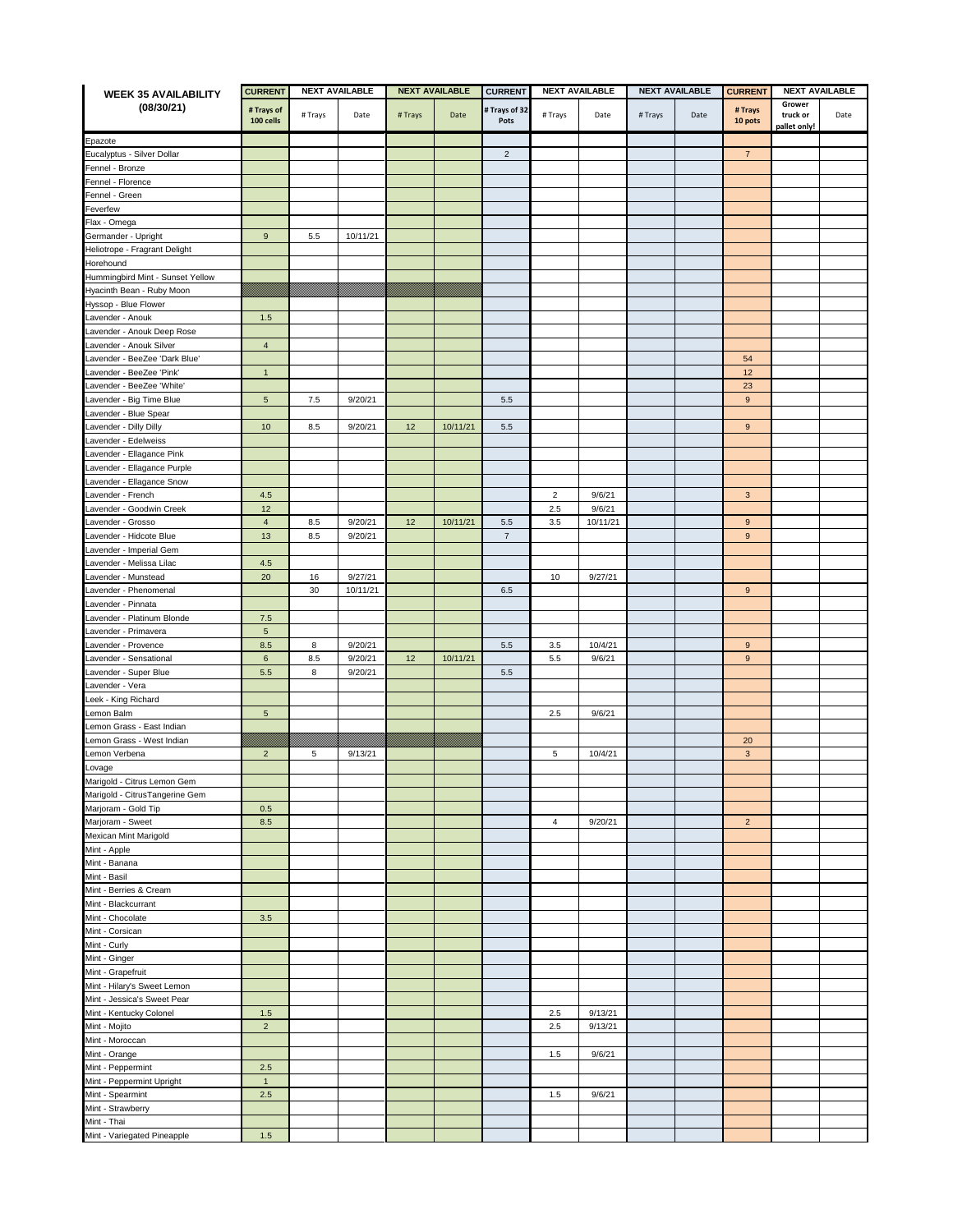| <b>WEEK 35 AVAILABILITY</b>                  | <b>CURRENT</b>          | <b>NEXT AVAILABLE</b> |         | <b>NEXT AVAILABLE</b> |         | <b>CURRENT</b>        | <b>NEXT AVAILABLE</b> |          | <b>NEXT AVAILABLE</b> |         | <b>CURRENT</b><br><b>NEXT AVAILABLE</b> |                                    |          |
|----------------------------------------------|-------------------------|-----------------------|---------|-----------------------|---------|-----------------------|-----------------------|----------|-----------------------|---------|-----------------------------------------|------------------------------------|----------|
| (08/30/21)                                   | # Trays of<br>100 cells | # Trays               | Date    | # Trays               | Date    | # Trays of 32<br>Pots | # Trays               | Date     | # Trays               | Date    | # Trays<br>10 pots                      | Grower<br>truck or<br>pallet only! | Date     |
| <b>Mountain Mint</b>                         |                         |                       |         |                       |         |                       |                       |          |                       |         |                                         |                                    |          |
| Mushroom Plant                               |                         |                       |         |                       |         |                       |                       |          |                       |         |                                         |                                    |          |
| Vasturtium - Bloody Mary                     |                         |                       |         |                       |         |                       |                       |          |                       |         |                                         |                                    |          |
| Vasturtium - Empress of India                |                         |                       |         |                       |         |                       |                       |          |                       |         |                                         |                                    |          |
| Vasturtium - Jewel Mix                       |                         |                       |         |                       |         |                       |                       |          |                       |         |                                         |                                    |          |
| Oregano - Compactum                          | $1.5$                   |                       |         |                       |         |                       |                       |          |                       |         |                                         |                                    |          |
| Oregano - Dittany of Crete                   |                         |                       |         |                       |         |                       |                       |          |                       |         |                                         |                                    |          |
| Oregano - Golden                             | 1.5                     |                       |         |                       |         |                       |                       |          |                       |         |                                         |                                    |          |
| Oregano - Greek                              | $\bf{8}$                |                       |         |                       |         |                       |                       |          |                       |         |                                         |                                    |          |
| Oregano - Hot & Spicy                        | 4.5                     |                       |         |                       |         |                       |                       |          |                       |         |                                         |                                    |          |
| Oregano - Italian                            | $7.5$                   |                       |         |                       |         |                       | 5.5                   | 9/6/21   |                       |         | $\mathsf 3$                             |                                    |          |
| Oregano - Kent Beauty                        |                         |                       |         |                       |         |                       |                       |          |                       |         |                                         |                                    |          |
| Oregano - Kirigami                           |                         |                       |         |                       |         |                       |                       |          |                       |         |                                         |                                    |          |
| Oregano - Mexican                            |                         |                       |         |                       |         |                       |                       |          |                       |         |                                         |                                    |          |
| Oregano - Variegated                         |                         |                       |         |                       |         |                       |                       |          |                       |         |                                         |                                    |          |
| Papalo                                       |                         |                       |         |                       |         |                       |                       |          |                       |         |                                         |                                    |          |
| Parsley - Curly                              |                         |                       |         |                       |         |                       |                       |          |                       |         |                                         |                                    |          |
| Parsley - Italian                            |                         |                       |         |                       |         |                       |                       |          |                       |         |                                         |                                    |          |
| Parsley - Giant of Italy                     |                         |                       |         |                       |         |                       |                       |          |                       |         |                                         |                                    |          |
| Patchouli                                    | 6.5                     |                       |         |                       |         |                       |                       |          |                       |         |                                         |                                    |          |
| Pennyroyal - English                         |                         |                       |         |                       |         |                       |                       |          |                       |         |                                         |                                    |          |
| Pleurisy Root                                |                         |                       |         |                       |         |                       |                       |          |                       |         |                                         |                                    |          |
| Rosemary - Arp                               |                         | 12                    | 9/6/21  | 17                    | 10/4/21 | $7.5\,$               | 5.5                   | 9/13/21  | 13.5                  | 9/27/21 | 18                                      | 18                                 | 10/4/21  |
| Rosemary - Barbeque                          | 31                      | $\mathbf{1}$          | 9/27/21 |                       |         |                       | 5.5                   | 9/6/21   | $5.5\,$               | 10/4/21 | $\boldsymbol{9}$                        | 9                                  | 9/6/21   |
| Rosemary - Blue Spires                       | $\boldsymbol{8}$        | 4.5                   | 9/20/21 |                       |         |                       |                       |          |                       |         |                                         |                                    |          |
|                                              | 15.5                    | 9.5                   | 10/4/21 |                       |         |                       |                       |          |                       |         |                                         |                                    |          |
| Rosemary - Blue Winter<br>Rosemary - Foxtail |                         |                       |         |                       |         |                       |                       |          |                       |         |                                         |                                    |          |
|                                              |                         |                       |         |                       |         |                       |                       |          |                       |         |                                         |                                    |          |
| Rosemary - Gorizia                           |                         | 6                     | 9/27/21 | 1.5                   | 10/4/21 | $\mathbf 5$           | 5.5                   | 9/6/21   |                       |         |                                         | 9<br>9                             | 9/6/21   |
| Rosemary - Hill Hardy                        | 14<br>$\sqrt{4}$        | 9.5<br>8              | 9/27/21 | $\bf8$                |         |                       |                       | 10/11/21 |                       |         |                                         |                                    | 9/6/21   |
| Rosemary - Huntington Carpet                 |                         |                       | 9/6/21  |                       | 9/27/21 |                       | 2.5                   |          |                       |         |                                         |                                    |          |
| Rosemary - Madeline Hill                     | 9.5                     | 4.5                   | 9/13/21 | $\bf8$                | 9/27/21 |                       | 23.5                  | 9/6/21   |                       |         | $\overline{4}$<br>$9\,$                 | 6                                  |          |
| Rosemary - Prostrate                         | 13.5                    | 12                    | 9/13/21 | 8.5                   | 9/27/21 |                       | 9                     | 10/4/21  |                       |         |                                         |                                    | 10/18/21 |
| Rosemary - Salem                             | 54.5                    | 11                    | 9/27/21 |                       |         |                       | 12.5                  | 9/6/21   |                       |         | 53                                      |                                    |          |
| Rosemary - Spice Island                      | $\bf8$                  | 12                    | 9/6/21  | 8.5                   | 9/27/21 |                       | 5.5                   | 9/6/21   |                       |         | $\overline{9}$                          |                                    |          |
| Rosemary - Tuscan Blue                       | 5.5<br>33.5             | $\overline{7}$        | 9/6/21  | 8.5                   | 9/27/21 |                       | 5.5<br>5              | 9/6/21   |                       |         | $\overline{9}$                          | $\overline{2}$<br>3                | 10/18/21 |
| Rosemary - Upright                           |                         | 8.5                   | 9/27/21 |                       |         | 5.5                   |                       | 10/4/21  |                       |         | 26                                      |                                    | 10/18/21 |
| Rue                                          |                         |                       |         |                       |         |                       |                       |          |                       |         |                                         |                                    |          |
| Rumex - Raspberry Dressing                   |                         |                       |         |                       |         |                       |                       |          |                       |         |                                         |                                    |          |
| Sage - Berggarten                            | $\sqrt{5}$              |                       |         |                       |         |                       | 6                     | 9/13/21  |                       |         |                                         |                                    |          |
| Sage - Berggarten Variegated                 |                         |                       |         |                       |         |                       |                       |          |                       |         |                                         |                                    |          |
| Sage - Clary                                 |                         |                       |         |                       |         |                       |                       |          |                       |         |                                         |                                    |          |
| Sage - Common                                | $\overline{2}$          |                       |         |                       |         |                       | 3.5                   | 9/6/21   |                       |         |                                         |                                    |          |
| Sage - Dwarf                                 |                         |                       |         |                       |         |                       |                       |          |                       |         |                                         |                                    |          |
| Sage - Golden                                | $\overline{4}$          |                       |         |                       |         |                       | 3                     | 9/20/21  |                       |         |                                         |                                    |          |
| Sage - Honey Melon                           |                         |                       |         |                       |         |                       |                       |          |                       |         |                                         |                                    |          |
| Sage - Mexican Bush                          |                         |                       |         |                       |         |                       |                       |          |                       |         |                                         |                                    |          |
| Sage - Pineapple                             |                         |                       |         |                       |         |                       |                       |          |                       |         |                                         |                                    |          |
| Sage - Purple                                | $\mathbf 5$             |                       |         |                       |         |                       | 3                     | 9/20/21  |                       |         |                                         |                                    |          |
| Sage - Russian                               |                         |                       |         |                       |         |                       |                       |          |                       |         |                                         |                                    |          |
| Sage - Tricolor                              | 2.5                     |                       |         |                       |         |                       | $\mathbf{3}$          | 9/13/21  |                       |         |                                         |                                    |          |
| Sage - White                                 |                         |                       |         |                       |         |                       |                       |          |                       |         |                                         |                                    |          |
| Saltwort                                     |                         |                       |         |                       |         |                       |                       |          |                       |         |                                         |                                    |          |
| Santolina - Green                            |                         |                       |         |                       |         |                       |                       |          |                       |         |                                         |                                    |          |
| Santolina - Grey                             |                         |                       |         |                       |         |                       |                       |          |                       |         |                                         |                                    |          |
| Savory - Summer                              |                         |                       |         |                       |         |                       |                       |          |                       |         |                                         |                                    |          |
| Savory - Winter                              |                         |                       |         |                       |         |                       |                       |          |                       |         |                                         |                                    |          |
| Shiso - Britton                              |                         |                       |         |                       |         |                       |                       |          |                       |         |                                         |                                    |          |
| Soapwort                                     |                         |                       |         |                       |         |                       |                       |          |                       |         |                                         |                                    |          |
| Sorrel                                       |                         |                       |         |                       |         |                       |                       |          |                       |         |                                         |                                    |          |
| Stevia                                       | 2.5                     |                       |         |                       |         |                       |                       |          |                       |         |                                         |                                    |          |
| Stevia - Sugar Love                          |                         |                       |         |                       |         |                       |                       |          |                       |         |                                         |                                    |          |
| Sweet Woodruff                               |                         |                       |         |                       |         |                       |                       |          |                       |         |                                         |                                    |          |
| Swiss Chard - Bright Lights                  |                         |                       |         |                       |         |                       |                       |          |                       |         |                                         |                                    |          |
| Tansy                                        |                         |                       |         |                       |         |                       |                       |          |                       |         |                                         |                                    |          |
| Tarragon - 4 Season                          |                         |                       |         |                       |         |                       |                       |          |                       |         |                                         |                                    |          |
| Tarragon - French                            | $\overline{7}$          | 5                     | 9/20/21 |                       |         |                       |                       |          |                       |         |                                         |                                    |          |
| Tarragon - Tolergon                          |                         |                       |         |                       |         |                       |                       |          |                       |         |                                         |                                    |          |
| Thyme - Archer's Gold                        |                         |                       |         |                       |         |                       |                       |          |                       |         |                                         |                                    |          |
| Thyme - Caborn Wine & Roses                  |                         |                       |         |                       |         |                       |                       |          |                       |         |                                         |                                    |          |
| Thyme - Caraway                              | $\mathbf{3}$            |                       |         |                       |         |                       |                       |          |                       |         |                                         |                                    |          |
| Thyme - Cascata Lemonade                     |                         |                       |         |                       |         |                       |                       |          |                       |         |                                         |                                    |          |
| Thyme - Doone Valley                         |                         | 4.5                   | 9/13/21 | $1.5$                 | 10/4/21 |                       |                       |          |                       |         |                                         |                                    |          |
| Thyme - Elfin                                | 1.5                     | 2.5                   | 9/20/21 |                       |         |                       |                       |          |                       |         |                                         |                                    |          |
| Thyme - English                              | $\boldsymbol{6}$        | 4.5                   | 9/13/21 |                       |         |                       | 11.5                  | 9/6/21   |                       |         |                                         | 9                                  | 9/20/21  |